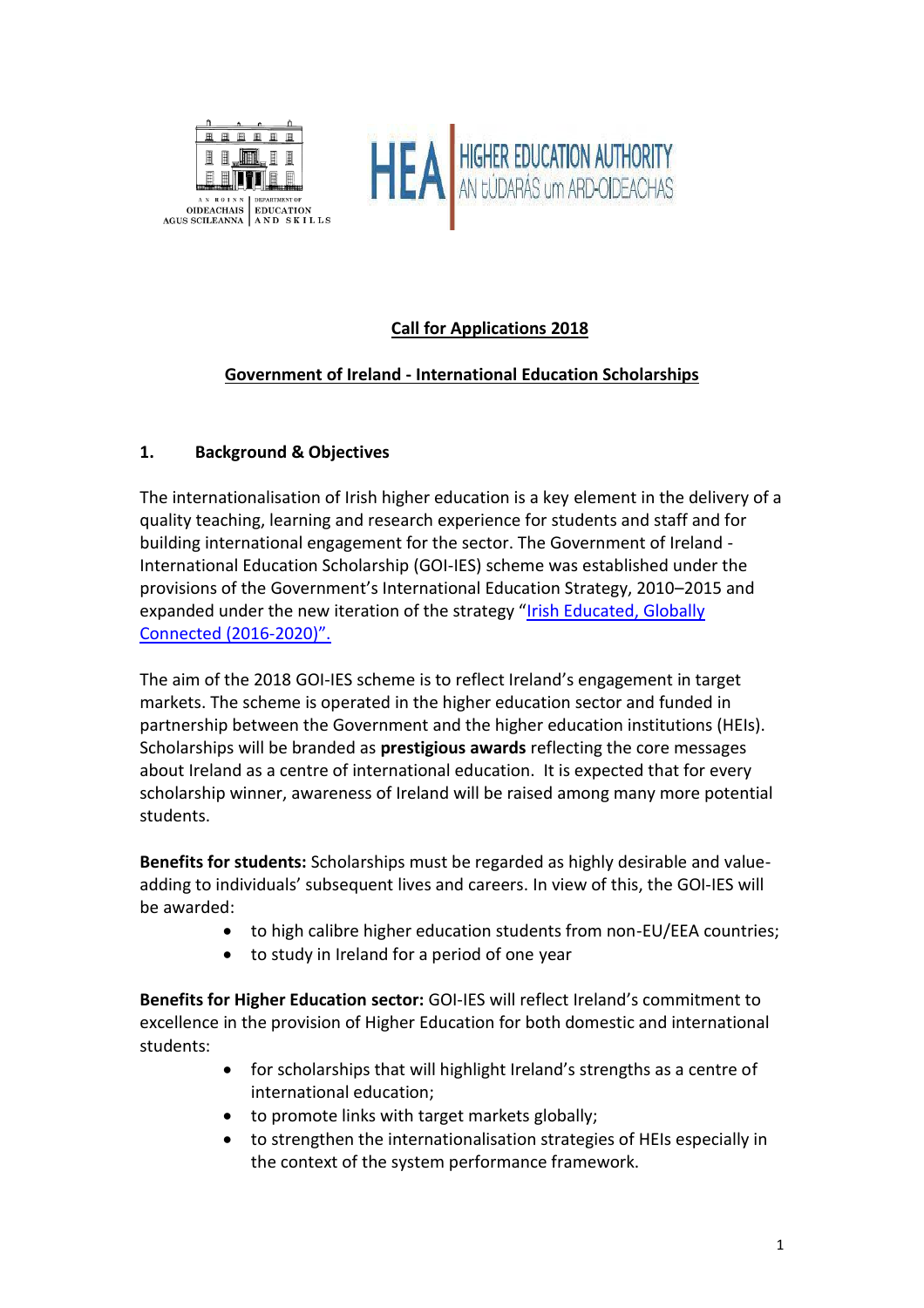### **2. Details of Scholarship Scheme**

 $\overline{a}$ 

The scheme is managed by the Higher Education Authority (HEA), on behalf of the Department of Education and Skills. Following a competitive process based on an annual call for proposals from individual applicants, the HEA will approve a defined number of scholarships under the scheme to successful applicants.

Government of Ireland International Education Scholarships will be awarded to **high calibre students from non-EU/EEA countries to study full-time in Ireland for a period of one year**. The following are the terms and conditions that will apply:

- $\triangleright$  The HEA will award a scholarship fund to the student (through the HEI that the student is attending) amounting to **€10,000 for one study year.**  This fund is directed at covering student costs and living expenses. The scholarship may be for:
	- the final year of an undergraduate programme;
	- one year of a taught master degree programme or;
	- one year of a research programme (i.e. one year of a 2 year research masters or a 3-4 year PhD programme).
- ➢ The HEI will be required to give a **FULL fee waiver** to the student for the scholarship year (i.e. tuition fee and registration charge are waived). This is the minimum matching funding requirement that institutions will be required to make to the scholarship scheme.
- ➢ It is expected that a total of **60** scholarships will be funded by the Government of Ireland International Education Scholarships for the academic year 2018/2019.
- ➢ Applicants must have a **domiciliary of origin<sup>1</sup>** not equal to the [EU/EEA](http://www.inis.gov.ie/en/INIS/Pages/eu-eea-countries) or **Switzerland**
- $\triangleright$  Scholarships may be approved for study across all disciplines.
- $\triangleright$  The HEA will seek to ensure that, overall, there is gender-balance in the cohort of students to whom scholarships are awarded.

<sup>&</sup>lt;sup>1</sup> Domiciliary of Origin is the applicant's country of legal and permanent residency prior to the deadline of this call. It is not necessarily the correspondence/term address. It is not the same as their nationality and does not alter as they progress through their academic career. For example, an Indian person that comes to Ireland 2 weeks prior to the deadline of the call will be coded as 'Indian' for the duration of their studies. Whilst their nationality is Indian, and their correspondence address is in Ireland, their country of legal and permanent residence is still India. Domiciliary of Origin only changes after an applicant has been residing in a country for 3 continuous years.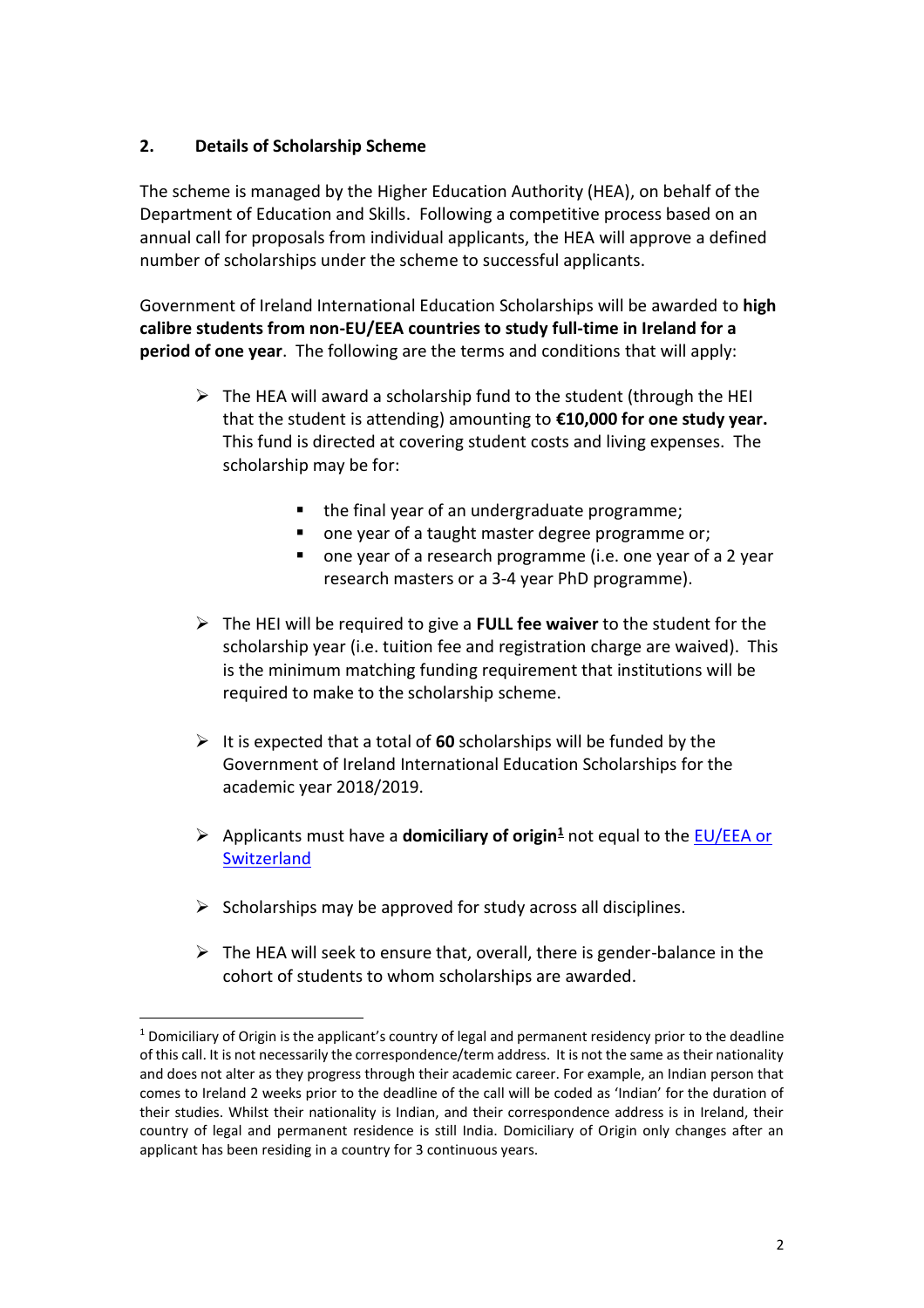- ➢ Applications are welcome from traditionally under-represented cohorts.
- $\triangleright$  Unsuccessful applicants will receive feedback on their application.
- ➢ Successful Scholars are to commence studies in September / October 2018. Later enrolments will only be considered in relation to PhD awardees.
- $\triangleright$  Students and their host HEIs will be required to attend a welcoming event for GOI-IES awardees. An official awarding event for GOI-IES Scholars will be held in April 2019.

## **3. The scheme prioritises the selection of students who are in the process of applying to come to Ireland for the academic year 2018-2019.**

## **4. Candidate profile**

- $\triangleright$  Possess excellence (academically, personally, professionally, creatively);
- $\triangleright$  Excellent communication skills;
- $\triangleright$  Extra curriculum activities (for example: humanitarian work; politicslocal, national, international; arts; sports);
- $\triangleright$  Possess strong rationale for pursuing their study in Ireland that indicates how a GOI-IES fits into their longer-term goals.

## **5. Eligible Irish Higher Education Institutions**

Applicants will need to apply for admission to a relevant Bachelor, Master or PhD programme offered by one of the Higher Education Institutions (HEIs, listed in Appendix 1) as per that HEI's admissions procedures. Applicants are expected to have a conditional or final offer of admission to the HEI at time of application and will be required to submit a copy of same. Should an applicant be in receipt of more than one offer, they should list their offers in order of preference in the application form. Final offers will be subject to admission to the relevant HEI. Applicants should make enquiries directly to the relevant institution prior to submission of an application to the HEA.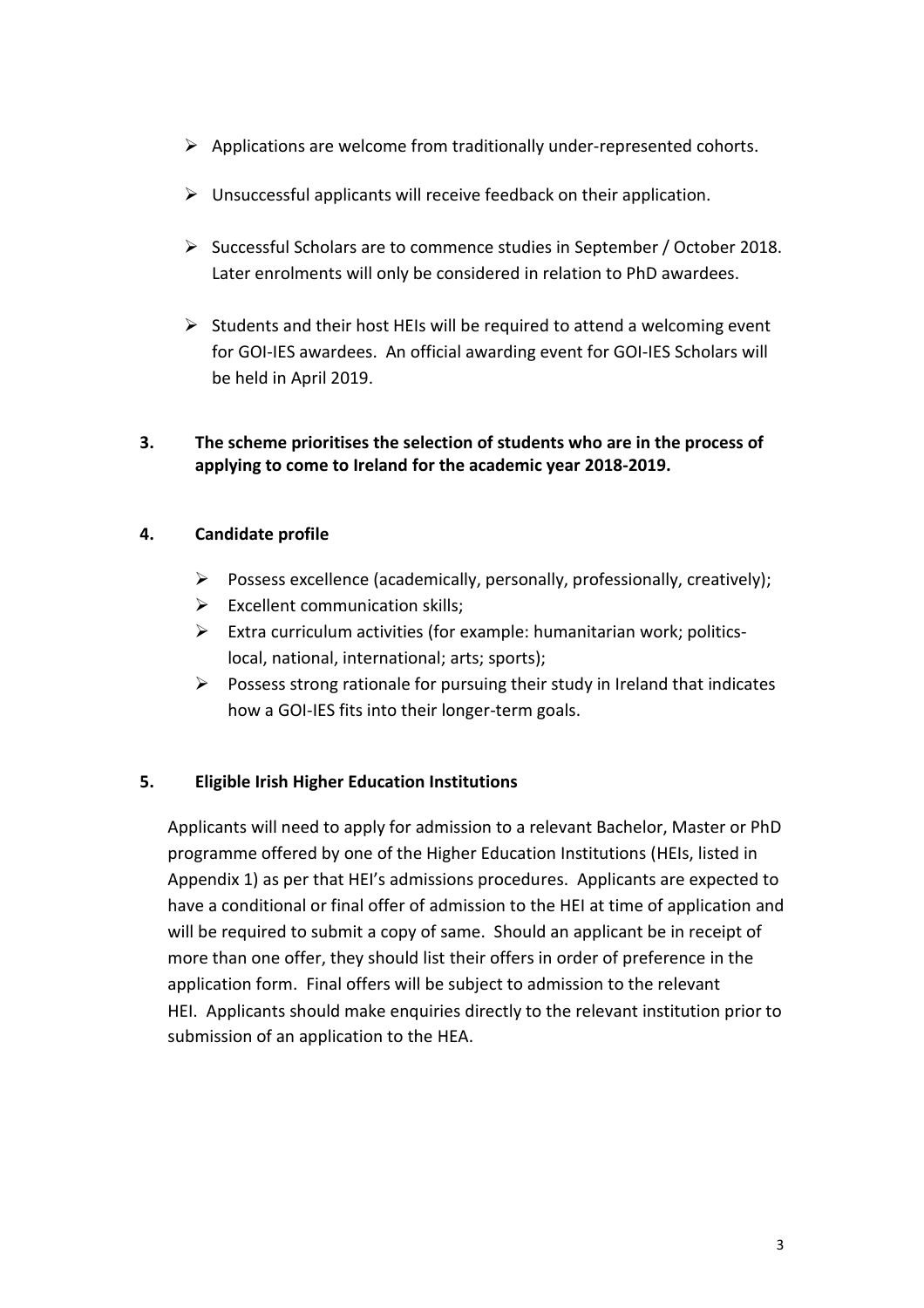### **6. Evaluation Criteria**

Eligible applicants are invited to submit applications to the HEA via the official application process. A marking system (total 100 marks) is part of the call with the relevant scores shown in brackets after the key selection criteria. The applications must cover the following, as requested in the application form:

- Academic qualifications, achievements and/or work experience **(40 marks)**
- Personal Statement (refer to the Candidate profile above). Applicants will be required to demonstrate:
	- o the benefit of becoming a GOI-IES Scholar; to themselves (personally and professionally), to Ireland, as well as their country of origin. **(15 marks)**;
	- o how they will extend themselves beyond their project / studies to become actively involved in Irish society in order to maximize their academic / cultural exchange experience and to raise awareness of the GOI-IES scheme in Ireland and beyond **(15 marks);**
	- o the extent to which they have a long-term interest in Ireland and how they will promote links with Ireland during their time as Scholars, and also after as Alumni **(15 marks)**.
- Two references (**15 marks)**

#### **7. Assessment Process**

- The HEA will establish an independent International Assessment Panel to evaluate the applications received. The Assessment Panel will consider the extent to which the applications meet the criteria of the 2018 Call as outlined above.
- All applications will be assessed solely on the basis of the material provided to the HEA at the time of submission.
- Applications will be first reviewed by the HEA for eligibility.
- Applications will then be sent for remote evaluation to the Assessment Panel members. Each application will be assessed by at least two remote independent members of the Assessment Panel.
- The Assessment Panel members will allocate scores as per the evaluation criteria detailed above. Applicants are advised to familiarise themselves fully with the evaluation criteria prior to making an application to the scheme.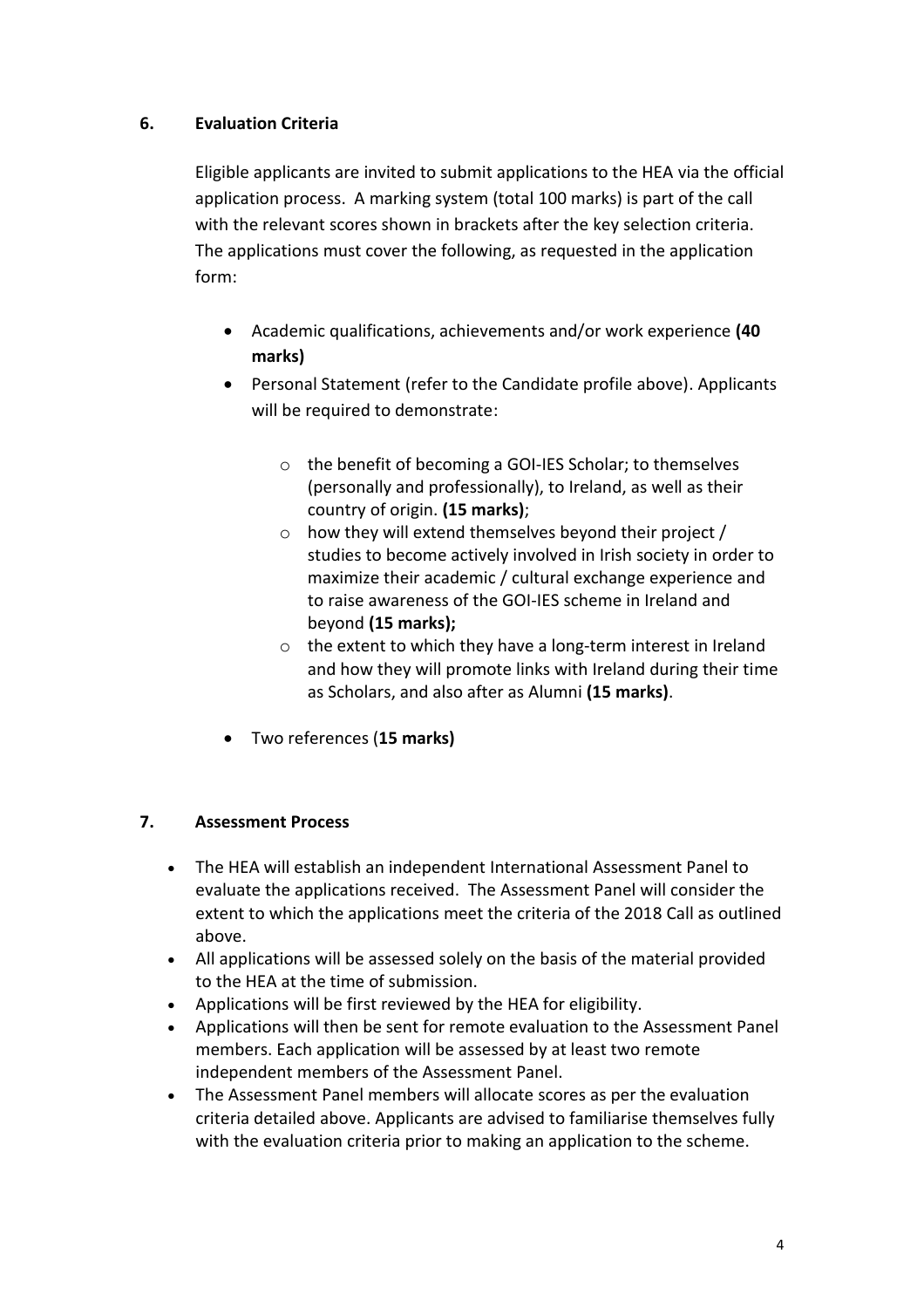- Each Assessment Panel member will submit their independent evaluation prior to coming together to discuss the ranked list of applications. The Assessment Panel will then arrive at an overall judgement of standard and make final recommendations to the HEA. An independent audit processor will be present at the Assessment Panel meeting.
- The top six ranked applications will be automatically funded on the basis of excellence, as they represent the top 10% of the 60 awards to be funded.
- In addition to the ranked position of the applications, the remaining 54 awards will be allocated with consideration to:
	- institutional, disciplinary, and geographical spread;
	- potential social/development benefit that might accrue to the country of origin in areas like education, social work, health promotion, and infrastructural development;
	- the under-representation of women and men in certain disciplines in which they are traditionally under-represented.
- Only applications that meet a minimum threshold of quality will be deemed fundable (60 of 100 marks).
- The HEA's decision on whether to award a scholarship under this scheme is final.
- Each HEI that has been named in a successful application will be contacted to confirm that they are in a position to provide the required matching funding. Confirmation of this by the HEI constitutes its agreement to, and acceptance of, the Call for Application's terms. HEIs are encouraged to examine the possibility of philanthropic contributions to support the scholarships; or the possibility to re-brand existing institutional scholarships in order to augment the total number of awards available.

#### **8. Reporting Requirements Post Assessment**

Successful Scholars (and HEIs) will be required to meet HEA reporting requirements and will be required to participate in a small number of scholarship events (e.g. HEA formal awarding of scholarships / welcome event, national promotion activities). The HEA also reserves the right to conduct audits/evaluations to ensure that the highest levels of student care are provided to incoming students. The HEA will advise on all reporting requirements in due course.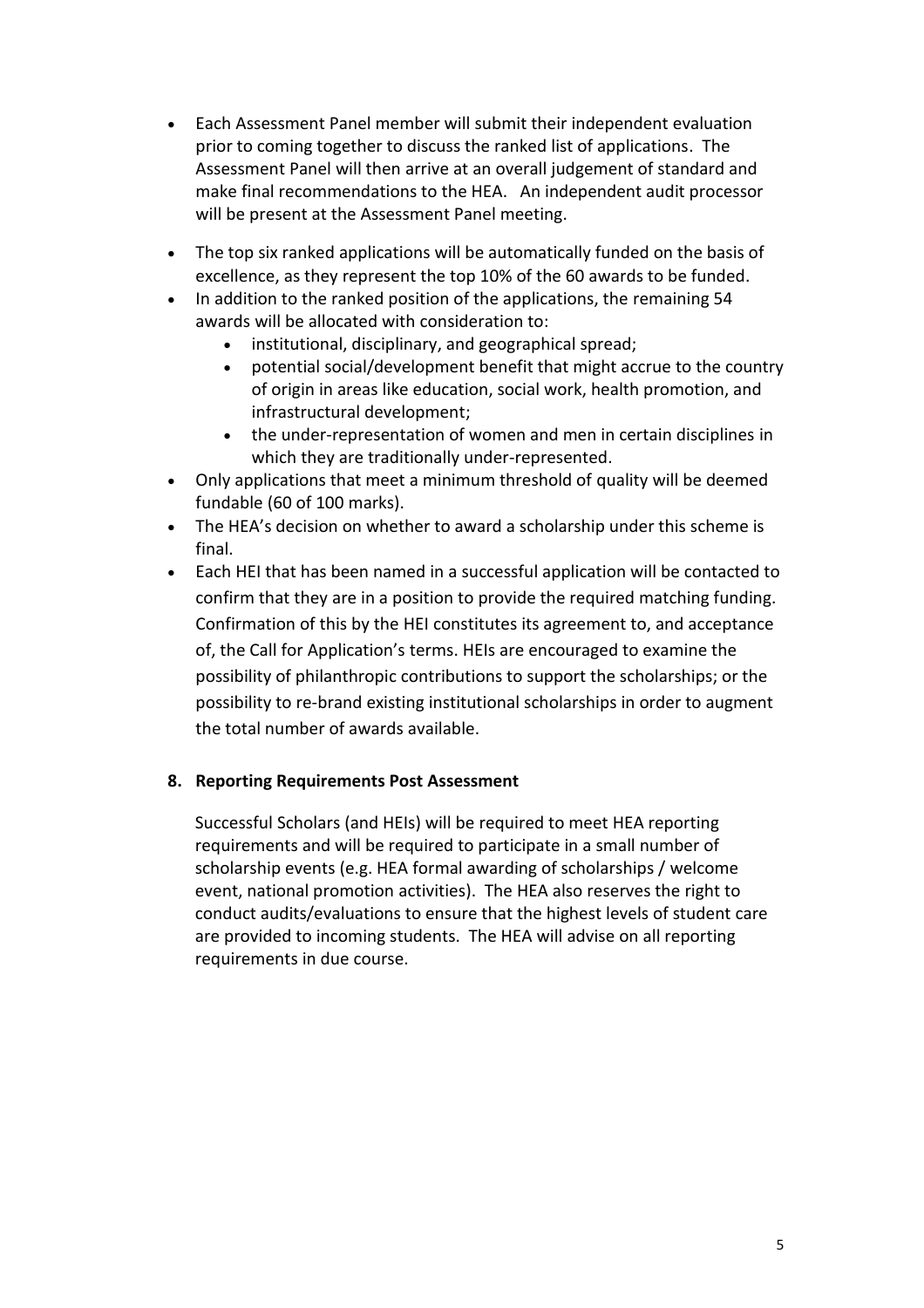#### **9. Submission of Applications**

- (1) The Call for Applications will issue in January 2018 and the centralised application system will accept applications from 31 January 2018.
- (2) The closing date for receipt of applications is **5pm on Friday 23 March 2018 (Irish Time)**. Late applications will not be accepted.
- (3) The application should be submitted to **[GOI-IES2018@hea.ie](mailto:GOI-IES2018@hea.ie)**
- (4) The applications should be laid out in accordance with the template application form available [here](http://hea.ie/policy/internationalisation/international-funding-schemes/)
- (5) Any questions regarding the call for applications should be submitted to [GOI-IES2018@hea.ie](mailto:GOI-IES2018@hea.ie) no later than 16 March 2018. The answers to all questions received will be posted on the **HEA website**. Telephone queries cannot be accommodated.
- (6) The HEA will advise the applicants and the HEIs of the outcome of the evaluation process by June 2018.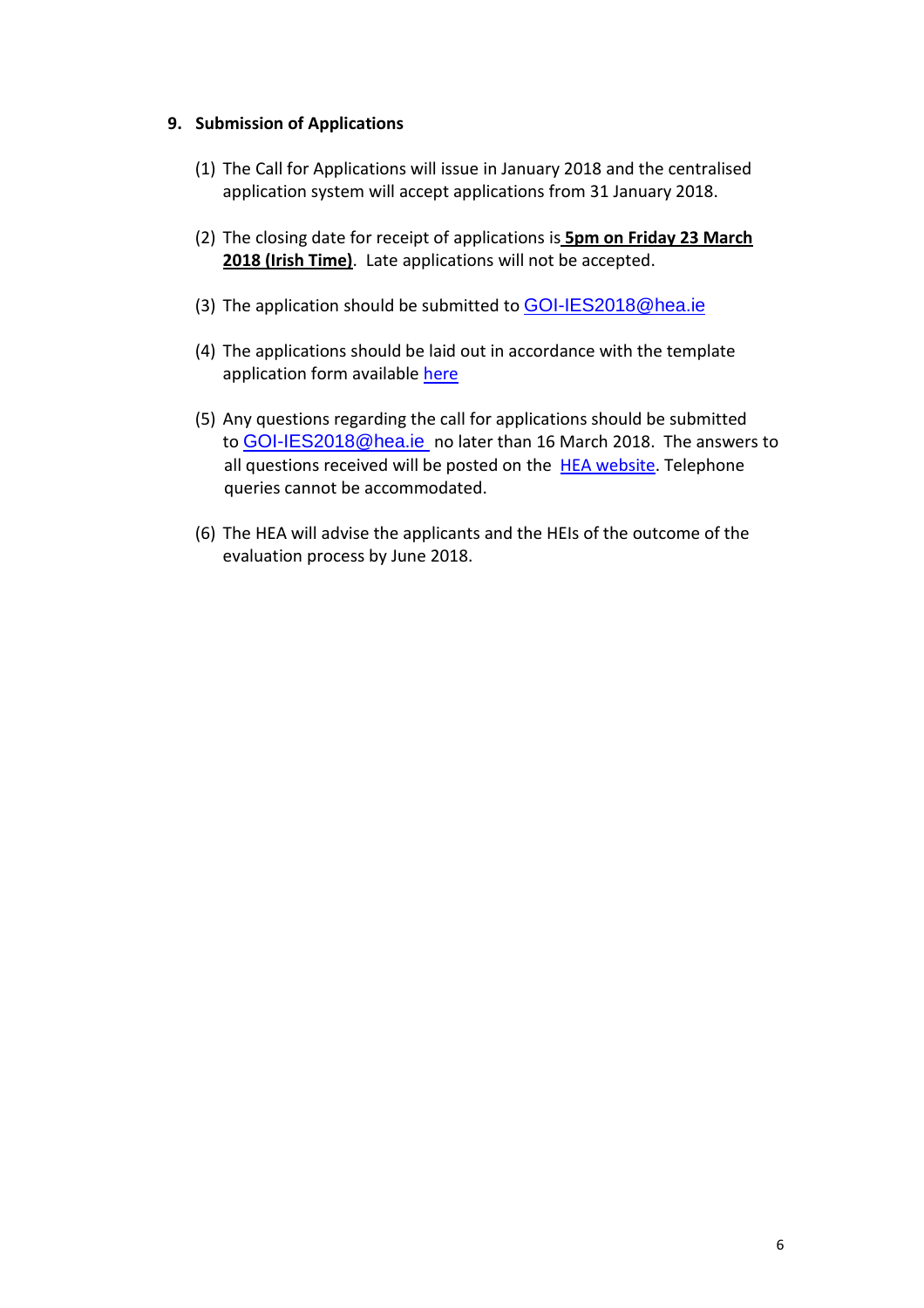## **Appendix 1**

### **Eligible Institutions for Call for Applications 2018**

Scholarships may be awarded to public, private or not-for-profit higher education providers, which have access to the Education in Ireland brand <http://www.educationinireland.com/en/Where-can-I-study-/> Scholarships will only be approved for programmes that lead to a higher education award that is included in the National Qualifications Framework (NQF) at Levels 8 to 10, which is made by one of the following awarding bodies:

- Quality and Qualifications Ireland (QQI)
- Institutes of Technology with delegated authority to make awards
- Royal College of Surgeons in Ireland
- The seven Irish Universities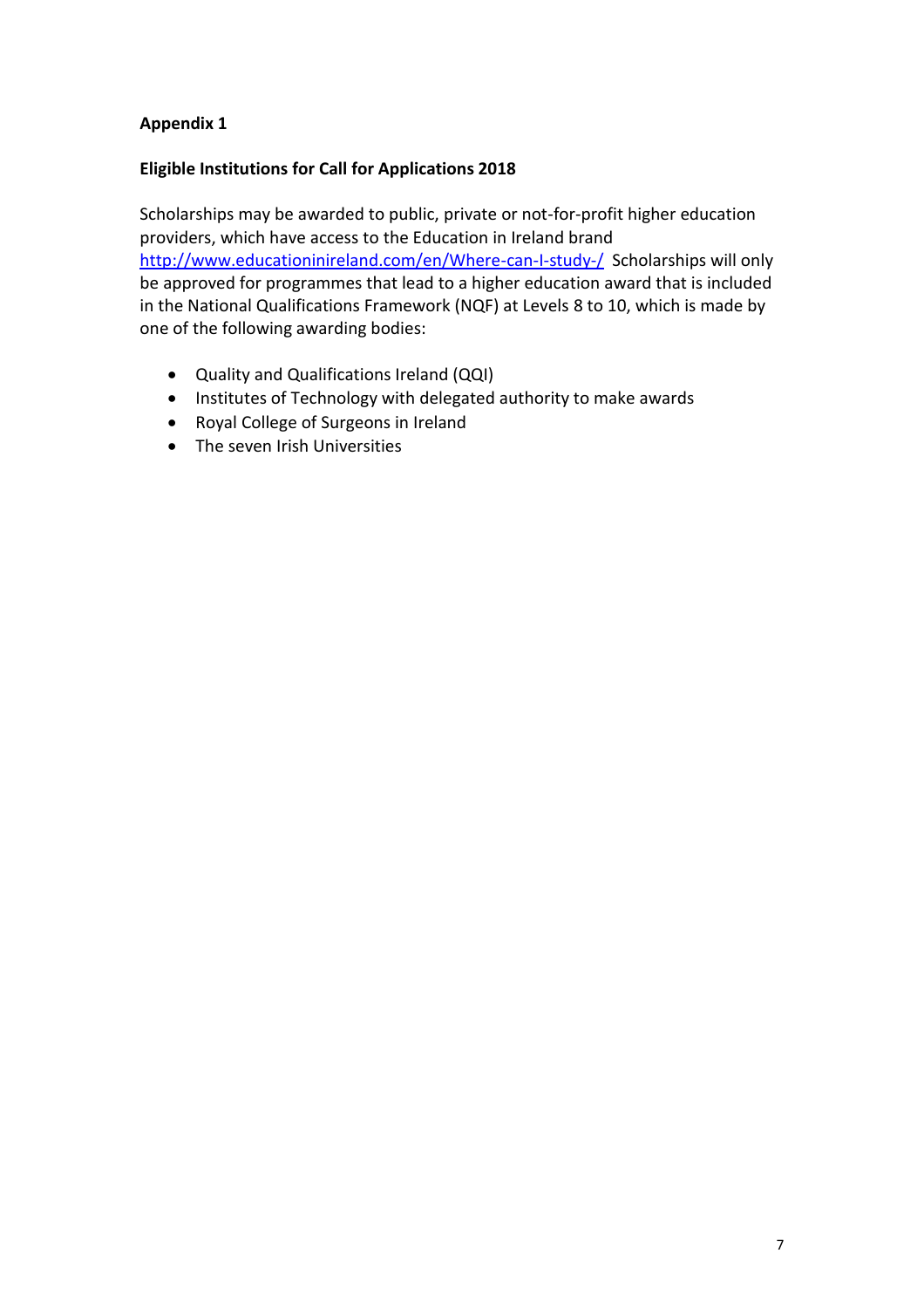#### **Appendix 2**

#### **Important Information**

The HEA is making this document available to applicants submitting an application under the Government of Ireland International Education Scholarship Programme 2018 Call for Applications. The document must not be used for any other purpose.

The HEA has taken all reasonable care to ensure that the material set out in this Call for Applications is true and accurate in all respects as at the time of publication. However, no warranty or representation is given as to the accuracy or completeness of this material. The HEA does not accept any liability or responsibility for the accuracy, adequacy or completeness of the information set out herein.

The HEA will not be liable or responsible for any opinion, statement, or conclusion contained in, or any omission from this document or for any other written or oral communication made available during the course of the Call process. No representation or warranty is made in respect of such statements, opinions or conclusions.

The HEA reserves the right to amend these documents and any information contained herein at any time by notice in writing posted up on the **HEA website.** 

None of the information set out herein will constitute an agreement, or part of an agreement, or an offer to enter an agreement, between the HEA and any HEI. Nothing in these documents is, nor shall be relied upon as, a promise or representation as to the HEA's ultimate decision in relation to the approval of scholarships.

The HEA reserves the right to take such steps as it considers appropriate, including but not limited to: changing the basis of, or the procedures (including the timetable) relating to the Call process; rejecting any, or all, of the proposals; abandoning the competition (or any part of it) at any time prior to the formal approval of scholarships.

No legal relationship or other obligation shall arise between any HEI and the HEA until a scholarship approval has been made by the HEA and accepted by the HEI.

Arrangements with respect to immigration will be a matter for settlement between the scholar, their HEI and the relevant immigration authorities of the State.

Under no circumstances will the HEA be liable for any costs, charges or expenses incurred by applicants as a result of participating in this Call process, however caused. Any costs associated with the submission of a proposal are the sole responsibility of the applicant and will not be reimbursed.